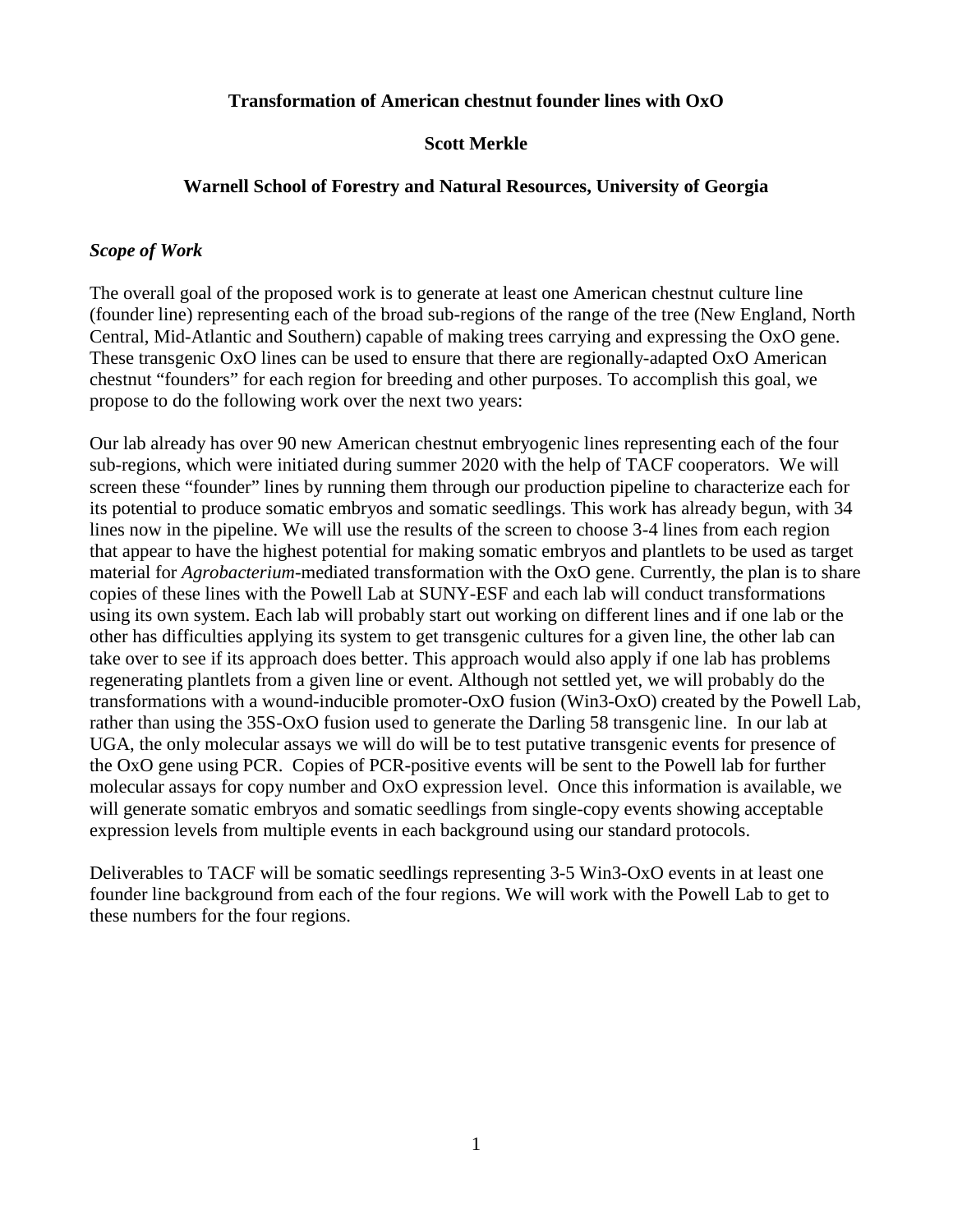### **Transformation of American chestnut founder lines with OxO**

## *Budget Justification*

We are requesting salaries and benefits for one 0.5-time Postdoc (Heather Gladfelter), one 0.5-time Research Professional II (Ryan Tull) and one undergrad student assistant, and operating expense (tissue culture, transformation, molecular genetics supplies) for two years.

It is the policy of The American Chestnut Foundation not to pay indirect costs on grants.

Total: \$163,000